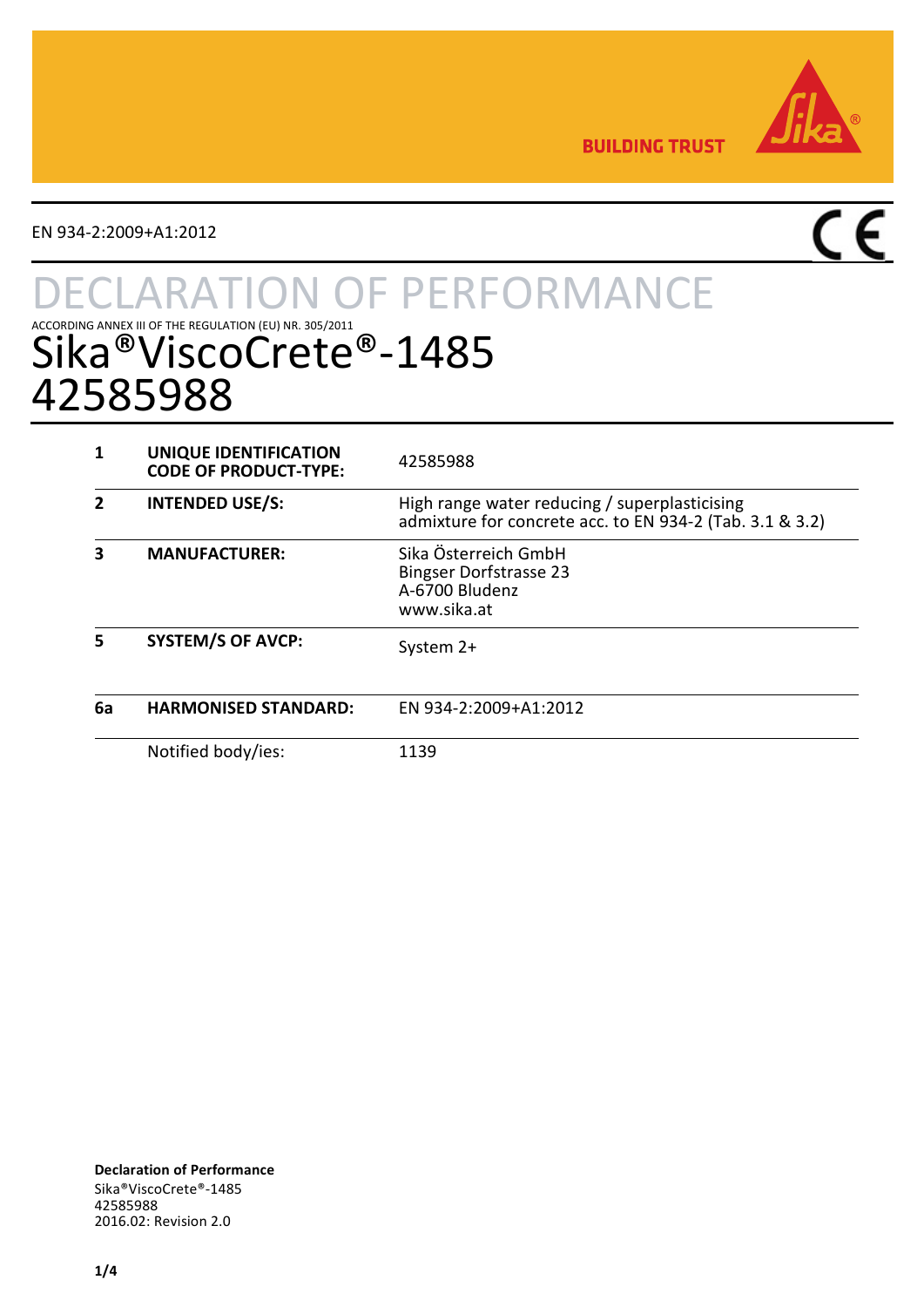**7 DECLARED PERFORMANCE/S:**

| <b>Essential Characteristics</b>                | Performance                                              | <b>Harmonised</b><br>Technical<br><b>Specification</b> |
|-------------------------------------------------|----------------------------------------------------------|--------------------------------------------------------|
| Chloride ion content                            | $\leq 0.10$ M-%                                          |                                                        |
| Alkali content                                  | $\leq$ 0.5 Mass-%                                        |                                                        |
| Corrosion behaviour                             | Contains components only from<br>EN 934-1:2008, Annex A1 |                                                        |
| Compressive strength, $tab. 3.1 (2) \& 3.2 (3)$ | passed                                                   | EN 934-2:2009                                          |
| Air content, tab. 3.1 (3) & 3.2 (4)             | passed                                                   | $+A1:2012$                                             |
| Water reduction, tab. 3.1 (1)                   | passed                                                   |                                                        |
| Increase of Consistence, tab. 3.2 (1)           | passed                                                   |                                                        |
| Increase of Consistence, tab. 3.2 (2)           | passed                                                   |                                                        |
| Dangerous substances                            | See local Safety Data Sheet                              |                                                        |

#### **8 APPROPRIATE TECHNICAL DOCUMENTATION AND/OR - SPECIFIC TECHNICAL DOCUMENTATION**

The performance of the product identified above is in conformity with the set of declared performance/s. This declaration of performance is issued, in accordance with Regulation (EU) No 302/2011, under the sole responsibility of the manufacturer identified above.

Signed for and on behalf of the manufacturer by:

Samuel Plüss General Manager Bludenz, Feb. 19th 2016 . . . . . . . . . . . . . . . . . . . . . . . . . . . . . . . . Michael Jernei Product Engineer Bludenz, Feb. 19th 2016 . . . . . . . . . . . . . . . . . . . . . . . . . . . . . . . . . End of information as required by Regulation (EU) No. 305/2011





**BUILDING TRUST**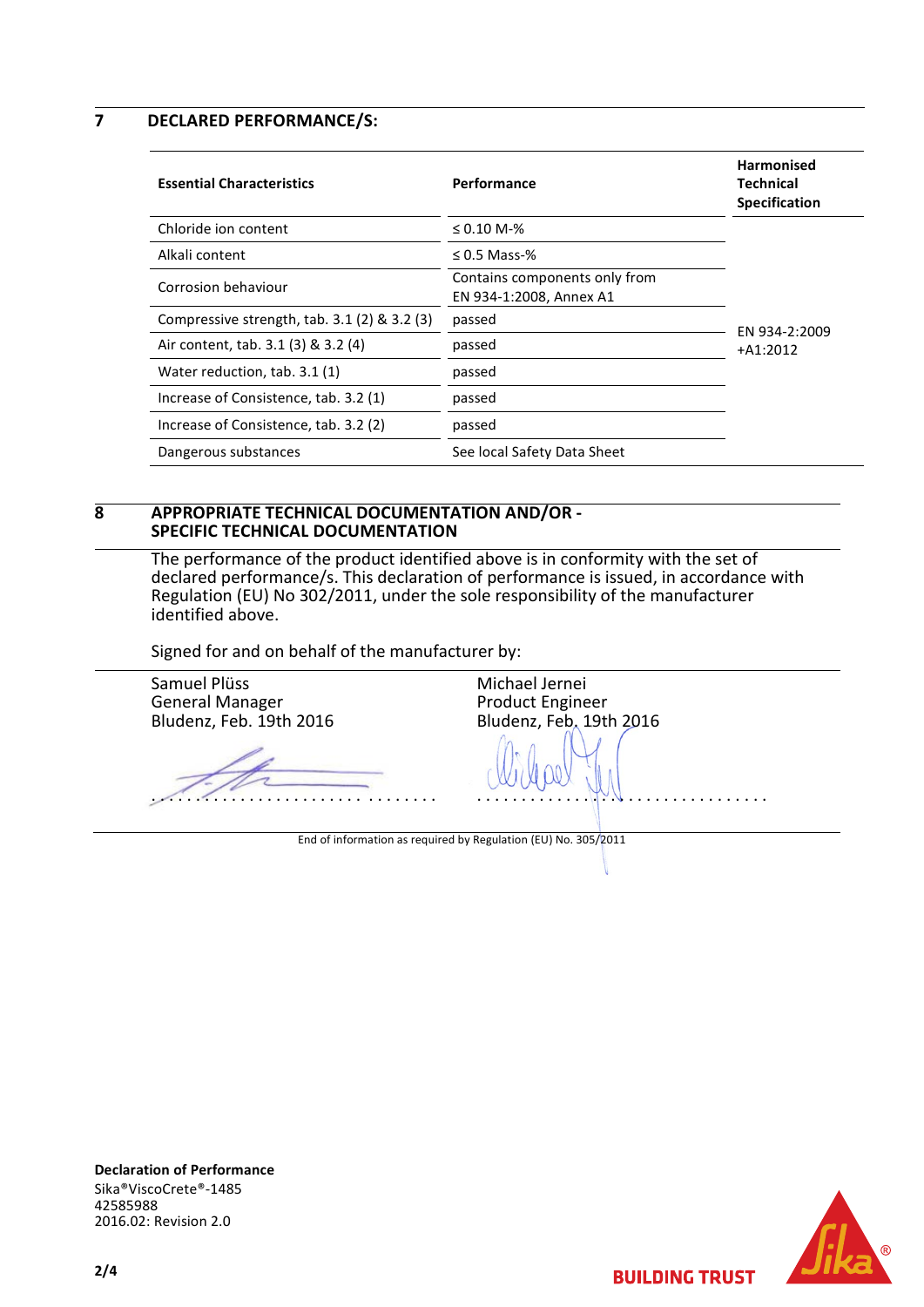| 1139                                                    |                                                          |
|---------------------------------------------------------|----------------------------------------------------------|
| 1029                                                    |                                                          |
| 15<br>42585988                                          |                                                          |
|                                                         |                                                          |
| EN 934-2:2009+A1:2012                                   |                                                          |
| 42585988                                                |                                                          |
|                                                         |                                                          |
| admixture for concrete acc. to EN 934-2: Tab. 3.1 / 3.2 | High range water reducing / superplasticising            |
| Chloride ion content                                    | $≤ 0.10 M-%$                                             |
| Alkali content                                          | $\leq$ 0.5 Mass-%                                        |
| Corrosion behaviour                                     | Contains components only from<br>EN 934-1:2008, Annex A1 |
| Compressive strength, tab. 3.1 (2) & 3.2 (3)            | passed                                                   |
| Air content, tab. 3.2 (3) & 3.2 (4)                     | passed                                                   |
| Water reduction, tab. 3.1 (1)                           | passed                                                   |
| Increase of Consistence, tab. 3.2 (1)                   | passed                                                   |
| Increase of Consistence, tab. 3.2 (2)                   | passed                                                   |

**[http://dop.sika.com](http://dop.sika.com/)**

## **ECOLOGY, HEALTH AND SAFETY INFORMATION (REACH)**

For information and advice on the safe handling, storage and disposal of chemical products, users shall refer to the most recent Safety Data Sheet (SDS) containing physical, ecological, toxicological and other safety related data.

### **LEGAL NOTE**

The information, and, in particular, the recommendations relating to the application and end-use of Sika products, are given in good faith based on Sika´s current knowledge and experience of the products when properly stored, handled and applied under normal conditions in accordance with Sikas recommendations. In practice, the differences in materials, substrates and actual site conditions are such that no warranty in respect of merchantability or of fitness for a particular purpose, nor any liability arising out of any legal relationship whatsoever, can be inferred either from this information, or from any written recommendations, or from any other advice offered. The user of the product must test the products suitability for the intended application and purpose. Sika reserves the right to change the properties of its products. The proprietary rights of third parties must be observed. All orders are accepted subject to our current terms of sale and delivery. Users must always refer to the most recent issue of the local Product Data Sheet for the product concerned, copies of which will be supplied on request.

**Declaration of Performance** Sika®ViscoCrete®-1485 42585988 2016.02: Revision 2.0